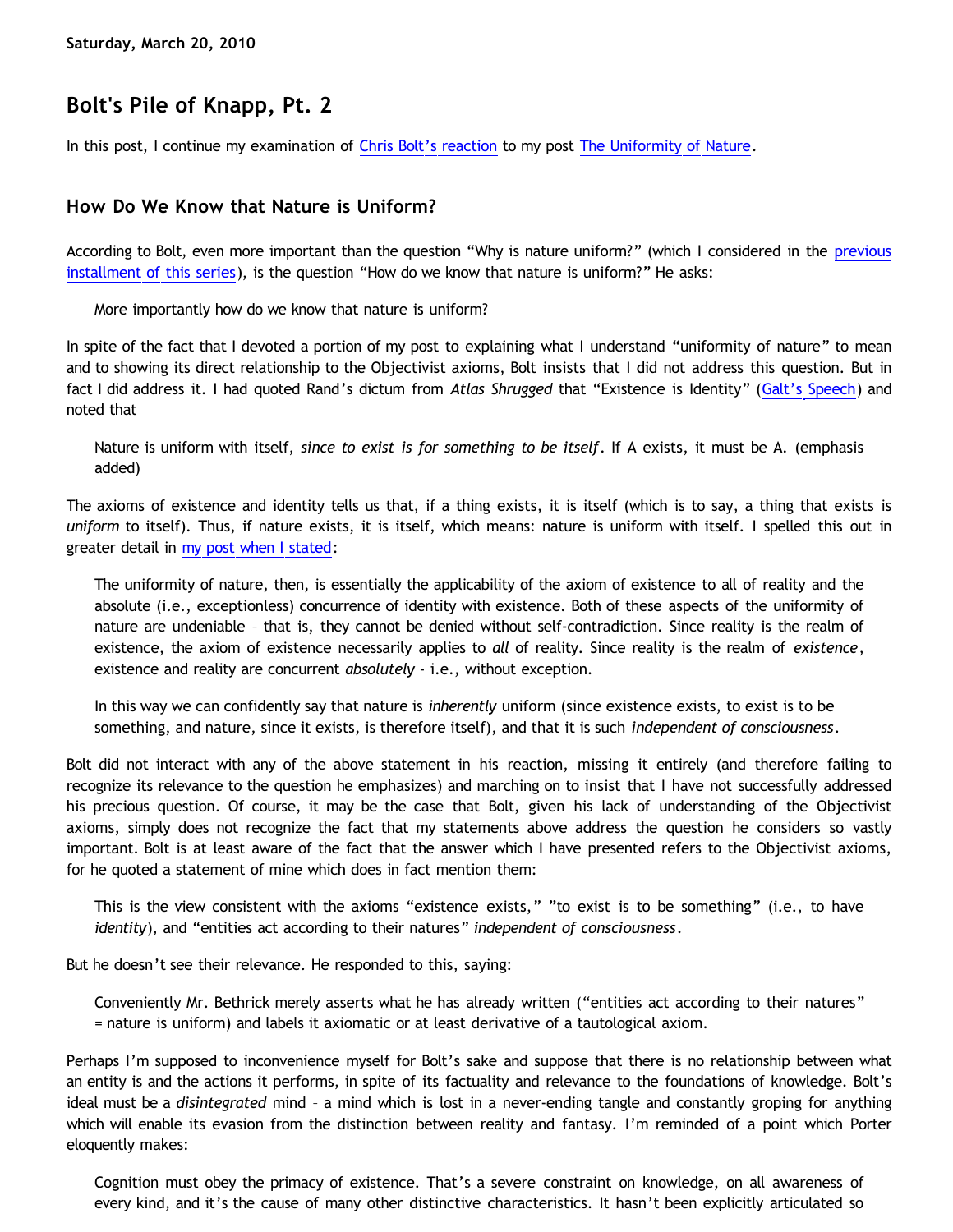philosophers feel no discomfort in straddling it. But, like Ayn Rand's axiomatic concepts they have to assume it in every assertion. Even when denying it as well. (*Ayn Rand's Theory of Knowledge*, pp. 198-199)

Of course, when the axioms and the primacy of existence are identified explicitly, expect those who have been trying to get away with evading them to buck hard, or to roll over and take a Knapp.

As I noted in my [previous post](http://bahnsenburner.blogspot.com/2010/03/bolts-pile-of-knapp-pt-1.html), Bolt completely ignores my points about nature being uniform independent of consciousness, perhaps out of reluctance to take a stand either way (for neither alternative bodes well for his theism). Also, he resists interacting with the view that nature is self-regulating (e.g., he gives no reasons to suppose that it is not self-regulating), even though this view is anathema to the presuppositionalist "account for" the uniformity of nature which insists that a supernatural being caused it to be so. Bolt fails to interact with any of this. He doesn't even quote it for his own readers to examine, and, having provided no link to my post from his own, he apparently intends to convey the impression to his readers that his reaction accurately characterizes my position and interacts with it on its own terms. Unfortunately, nothing could be further from the case.

Bolt apparently thinks it is wrong to relate the very concept of the uniformity of nature to the axioms. He writes:

Unfortunately this appeal to alleged axioms is irrelevant to the problem.

If the "problem" which Bolt has in mind here is the *question* "how do we know that nature is uniform?" then certainly the role of the axioms in anchoring our knowledge to reality, informing its fundamental content, and guiding us to distinguish between what is real and what is imaginary, is wholly relevant. The axioms would only be irrelevant to Bolt's "problem" if he thinks anchoring our knowledge to reality, informing the fundamental content of our knowledge, and/or distinguishing what is real from the imaginary is of no concern to addressing the question "how do we know that nature is uniform?" So by insisting that the axioms have nothing to do with answering such questions, Bolt tells us about his own priorities here. They certainly do not include anchoring our knowledge to reality, informing the fundamental content of our knowledge, or distinguishing the real from the imaginary. Nowhere does Bolt make any of these points a concern in his reaction to my post.

But the point is worth pressing further. Since the truth of the axioms is a constant throughout all knowledge, they are always going to be relevant, at least if one seeks to ground his knowledge in what is *real*. Bolt is anxious to discount their relevance because if he were to admit the fact that the axioms actually do bear on the question, then he would have no choice but to admit that my position does in fact have a reliable answer to provide. And he will resist this precisely because it would defeat his apologetic pre-commitments. There is, of course, the additional fact that Bolt's preferred "explanation" of the uniformity of nature involves an appeal to something which we can only *imagine* (for even on the Christian view of the world, human beings do not perceive the Christian god, angels, demons, devils, heaven, hell, etc.; we "learn" about these things by reading about them in storybooks written by ancient primitives who themselves lacked any explicit means by which to distinguish the real from the imaginary), and any acknowledgement of the truth and fundamentality of the axioms would directly threaten the Christian "explanation" of the uniformity of nature. So his reaction is predictable in this sense.

In addition to his ignorance of the relevance of the axioms, Bolt shows throughout his paper that he is unable to grasp Objectivism without importing his theistic presuppositions into the mix, which can only ensure that his defense does not take the form of an internal critique. For instance, he makes unargued and unexplained statements such as "Reality involves much more than matter in motion," "God is *transcendent and real*," "Nature is uniform because God created and controls it," he asserts that appealing to "supernatural causation" as an explanation of the uniformity of nature "is an answer with no apparent problems," and speaks of "'inside the natural order' versus 'outside the natural order'," again without explanation of what any of this means or a defense of the assumed validity of such notions. He does not show that *on Objectivism's premises*, the "account for" the uniformity of nature is self-contradictory, inadequate, reliant on non-Objectivist principles, etc.

Notice also that, for presuppositionalists, questions are "problems" for their opponents, not for themselves. When questions are posed to them (such as the five that I restated from my blog in the preceding section of this post), they can ignore them and pretend they were never asked (as Bolt does).

But Bolt does seem to sense a threat when it comes to the Objectivist conception causality, and rightly so. He writes:

The claim that "entities act according to their natures" does not follow from the claim that "to exist is to be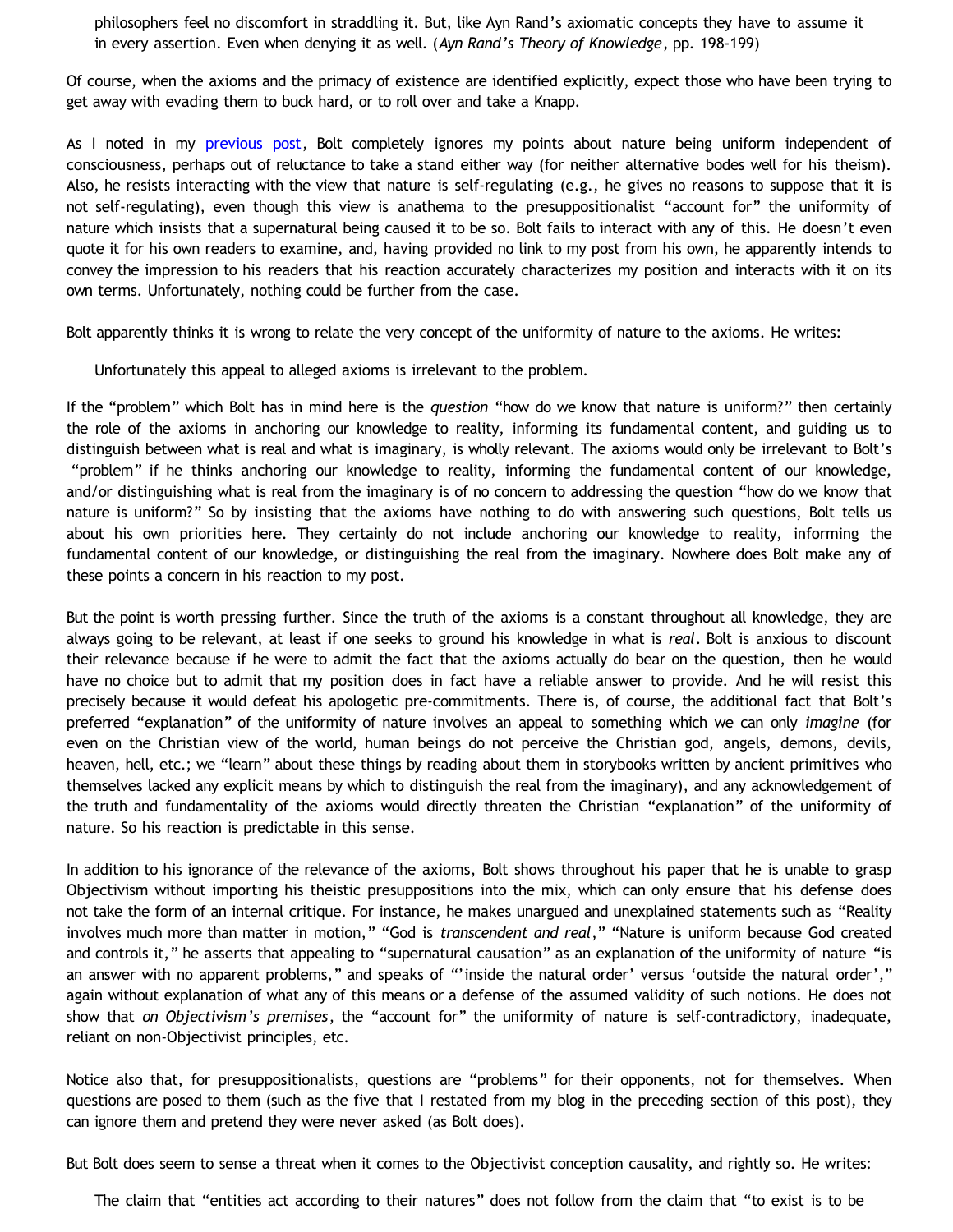something" or "to exist is to have identity".

It doesn't? Why not? Apparently because Bolt declares that it does not. Bolt does not think that action has identity to begin with. He has already made this opinion of his clear when he denied the Objectivist principle that the law of identity applies to action. For Bolt, action has no identity, which can only mean that, on his view, there is no way to distinguish one action from another, since the ability to distinguish things requires that the things being distinguished be distinguishable – and in order for things to be distinguishable from each other, they must have identity. But action is, on Bolt's view, apparently exempt from having identity.

Curiously, Bolt has provided no argument for the view that action has no identity, and this viewpoint is in direct conflict with Bolt's own action of identifying actions in his writings: every time he writes a sentence containing a verbal or noun construction which refers to action, he is performatively contradicting his own denial of the applicability of the law of identity to action by assuming that the actions he so names do in fact have an identity to be identified. By using concepts to identify actions such as "does not follow" (which he uses in the above quote) and distinguish these actions from other actions (such as "does follow" or "swim" or "races about"), Bolt is telling us through his own actions that actions do in fact have identity, that the law of identity does in fact apply to actions, in spite of his denial. Bolt's actions speak louder than his protests.

Moreover, there is the inconvenient fact that action does not take place unless there is some entity which exists and performs that action. Action in this sense is not a metaphysical primary – the entity which does the action is. Action does not exist by itself, apart from the entities which perform it. And because of this, action depends on the entities which perform it. I have elaborated on and defended this conception of causality in my blog [Causality as a Necessary](http://bahnsenburner.blogspot.com/2010/03/causality-as-necessary-relationship.html) [Relationship.](http://bahnsenburner.blogspot.com/2010/03/causality-as-necessary-relationship.html) Thus, contrary to what Bolt asserts, it does indeed follow from the fact that "to exist is to be something" that "entities act according to their natures," the intervening recognition that actions cannot exist apart from the entities which perform them being key to connecting these two intimately related recognitions.

Bolt made another statement which reveals how careless he's been up to this point:

Apparently thinking that he has solved the Problem of Induction per Objectivist axioms…

Clearly Bolt has been Knapping throughout the discussion. I have nowhere indicated that Hume's problem of induction is solved exclusively by reference to the Objectivist axioms. I have stated explicitly on numerous occasions throughout our exchanges on the topic that the proper solution involves examining the premises of Hume's skeptical argument (which I have done [here\)](http://bahnsenburner.blogspot.com/2010/03/humean-causality-and.html) as well as showing how the Objectivist conception of causality (which I have defended [here](http://bahnsenburner.blogspot.com/2010/03/causality-as-necessary-relationship.html)) and the objective theory of concepts (see [here\)](http://www.bristol.ac.uk/metaphysicsofscience/naicpapers/gotthelf.pdf) work together in providing man with the cognitive ability to move from knowledge of particulars to knowledge of general classes. All of this is geared toward moving us in the direction of a *conceptual* understanding of induction as opposed to the *storybook* understanding preferred by presuppositionalists.

Meanwhile, while I have challenged Bolt to take a stand on whether or not Hume's argument for inductive skepticism is, on his view, sound, and even to reproduce Hume's argument since he seems to think it's so important, Bolt remains silent on these points, showing essentially no appreciation for questioning the soundness of an argument whose conclusion is supposed to be so secure. If Bolt believes that Hume's conclusion is sound, and his "problem of induction" needs to be addressed on Hume's terms, why does he make no effort to defend it?

As for the Objectivist axioms, my purpose in referencing them in my post on the uniformity of nature is to show that the uniformity of nature has a specific meaning within the context of rational philosophy and that this meaning is closely tied to the fundamental recognitions which the axioms make explicit at the base of our knowledge. It's clear from the foregoing that Bolt's attempts to critique all of this have fallen flat.

Stay tuned, there's more to come.

by Dawson Bethrick

Labels: [Christian Psychopathy](http://bahnsenburner.blogspot.com/search/label/Christian%20Psychopathy), [Induction](http://bahnsenburner.blogspot.com/search/label/Induction), [Presuppositional Gimmickry](http://bahnsenburner.blogspot.com/search/label/Presuppositional%20Gimmickry)

*posted by Bahnsen Burner at [12:24 AM](http://bahnsenburner.blogspot.com/2010/03/bolts-pile-of-knapp-pt-2.html)*